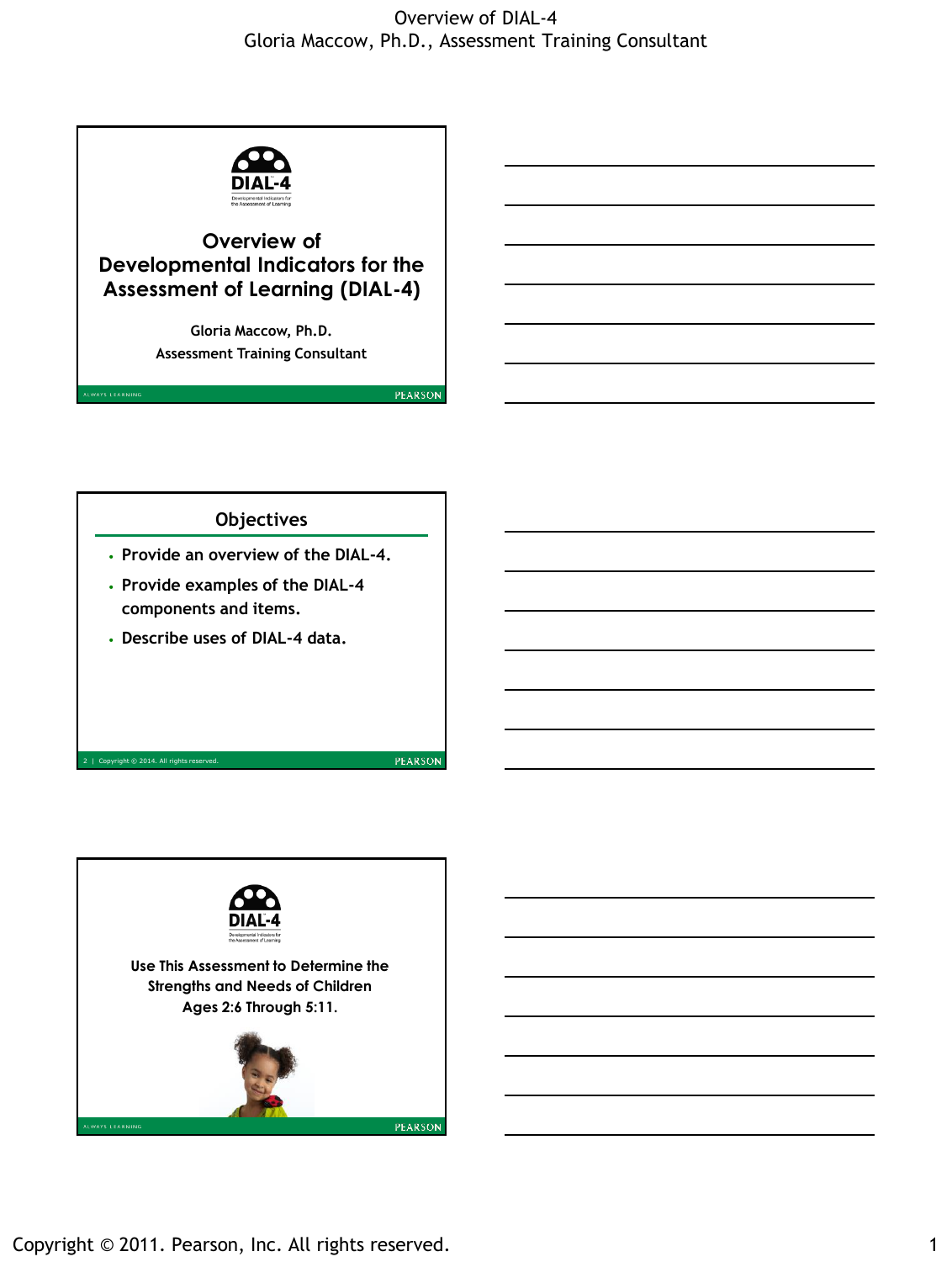

- **Concepts**
- **Language**
- **Self-Help Development**
- **Social–Emotional Development**
- *Ratings based on teacher/caregiver observation*

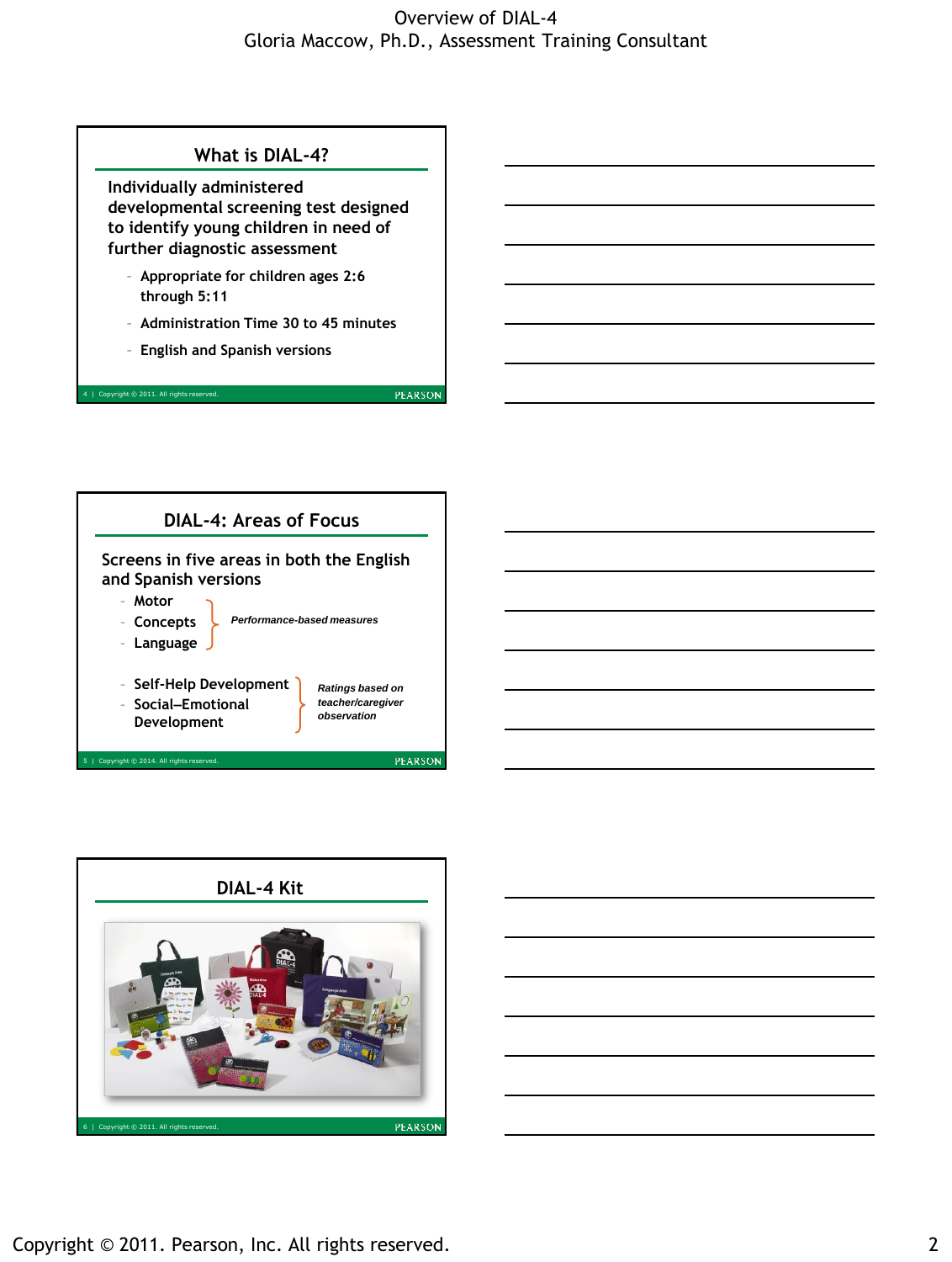

PEARSON



 $right  $\otimes 2011.$  All$ 



Copyright © 2011. Pearson, Inc. All rights reserved. **3** 3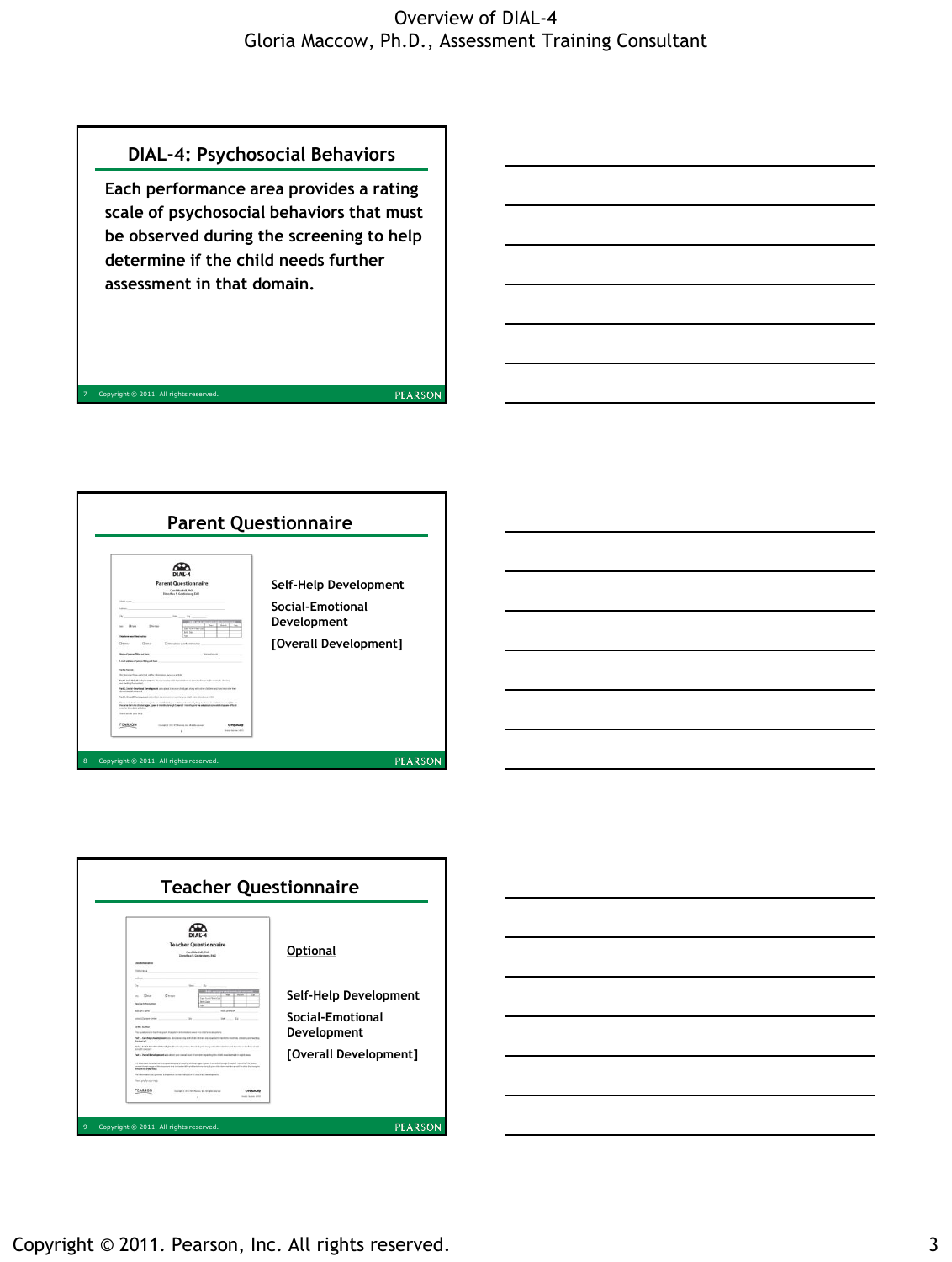



#### **Speed DIAL-4**

**The Speed DIAL-4 contains a subset of items from the DIAL-4 test that can be administered in approximately 20 minutes.**



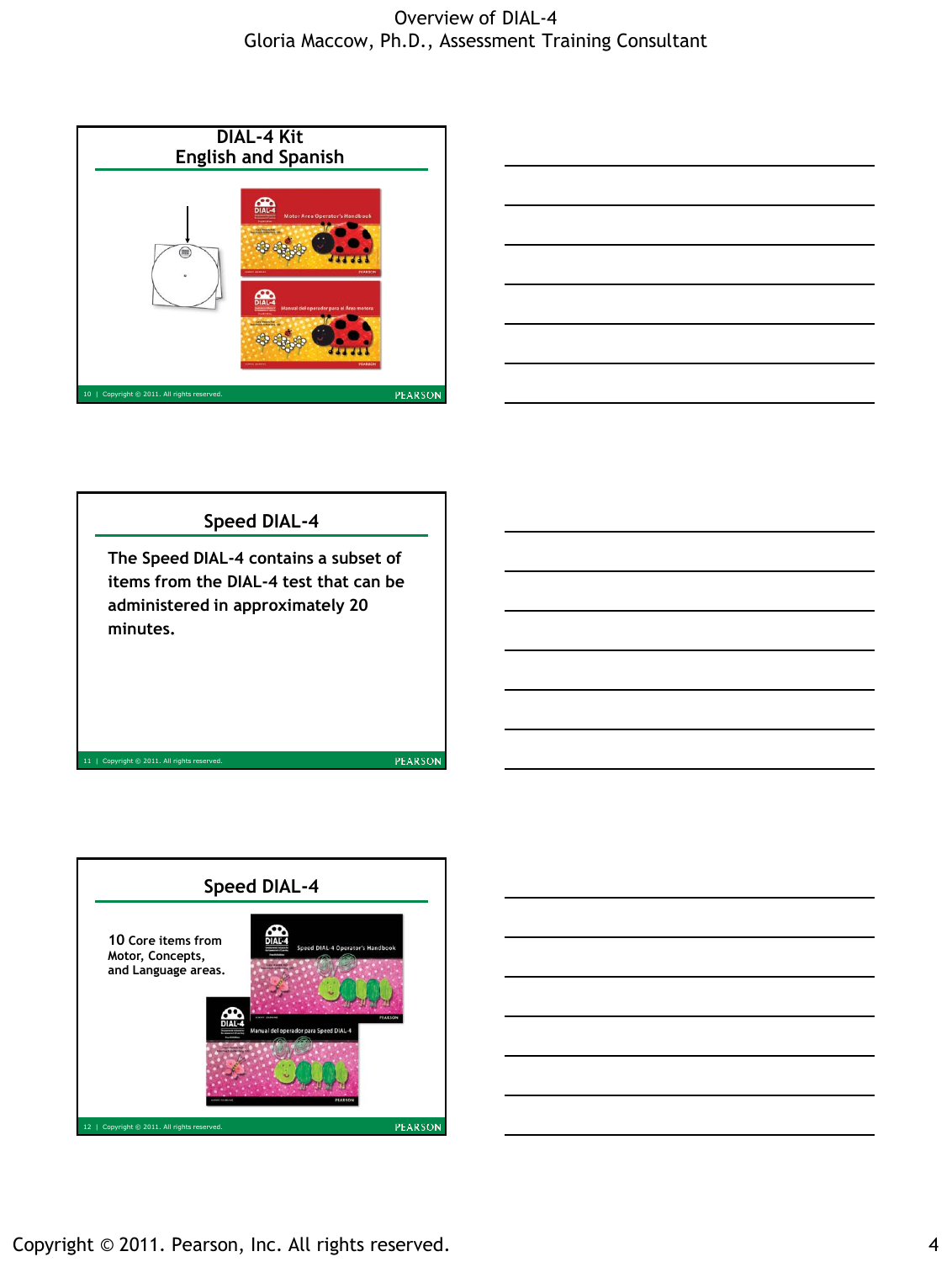









Copyright © 2011. Pearson, Inc. All rights reserved. 5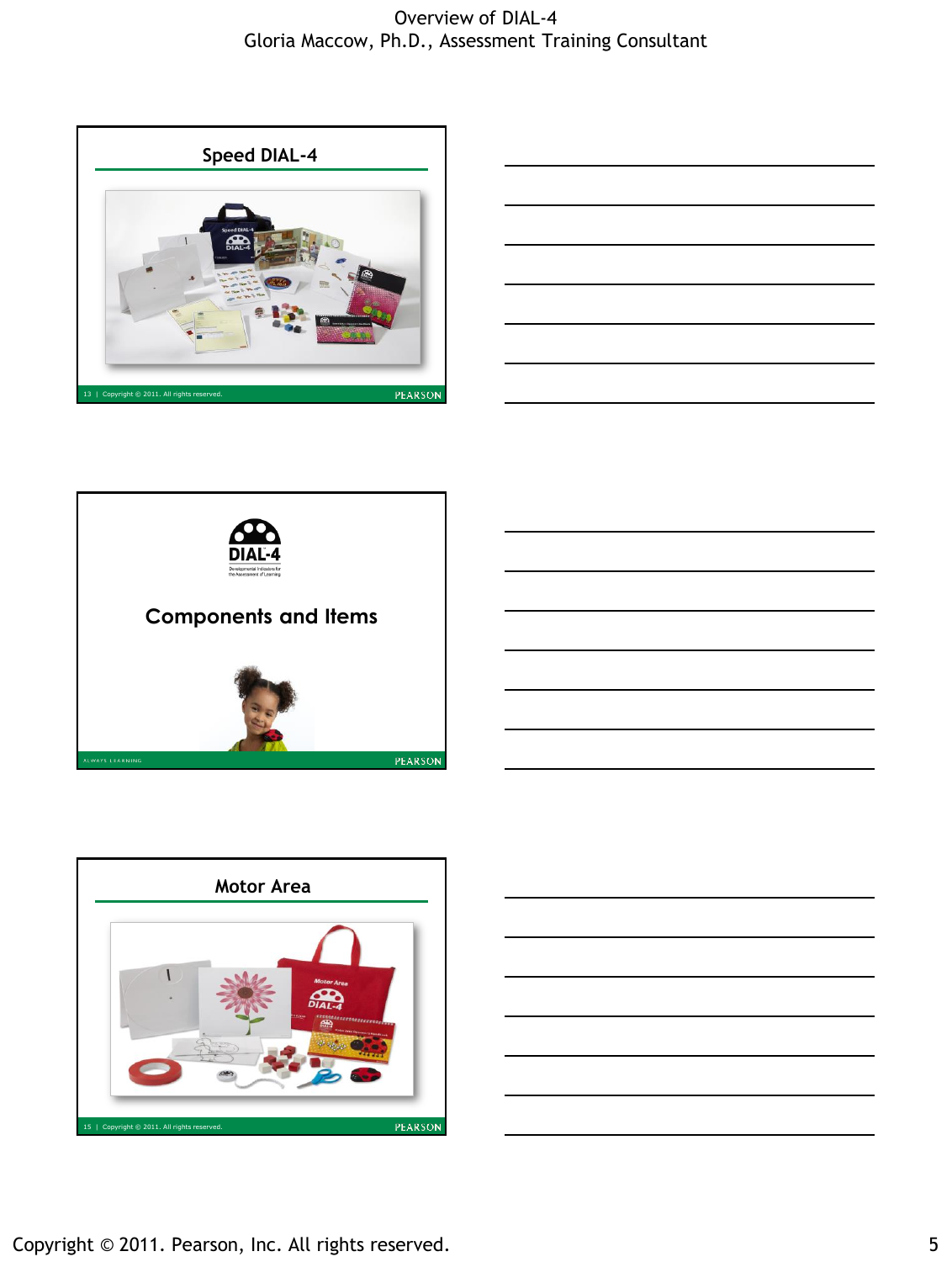



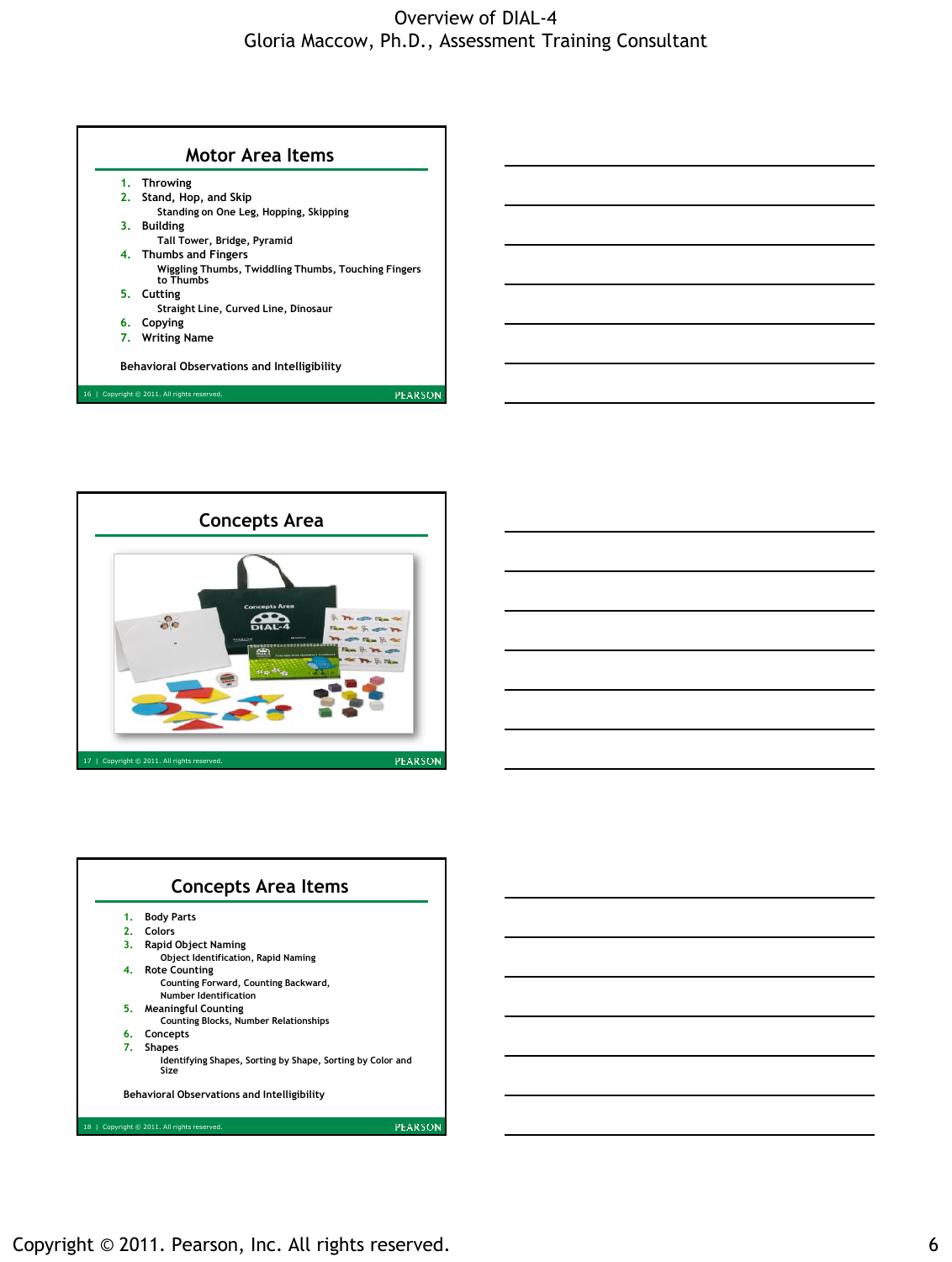









Copyright © 2011. Pearson, Inc. All rights reserved. The matrix of the control of the control of the control of the control of the control of the control of the control of the control of the control of the control of the c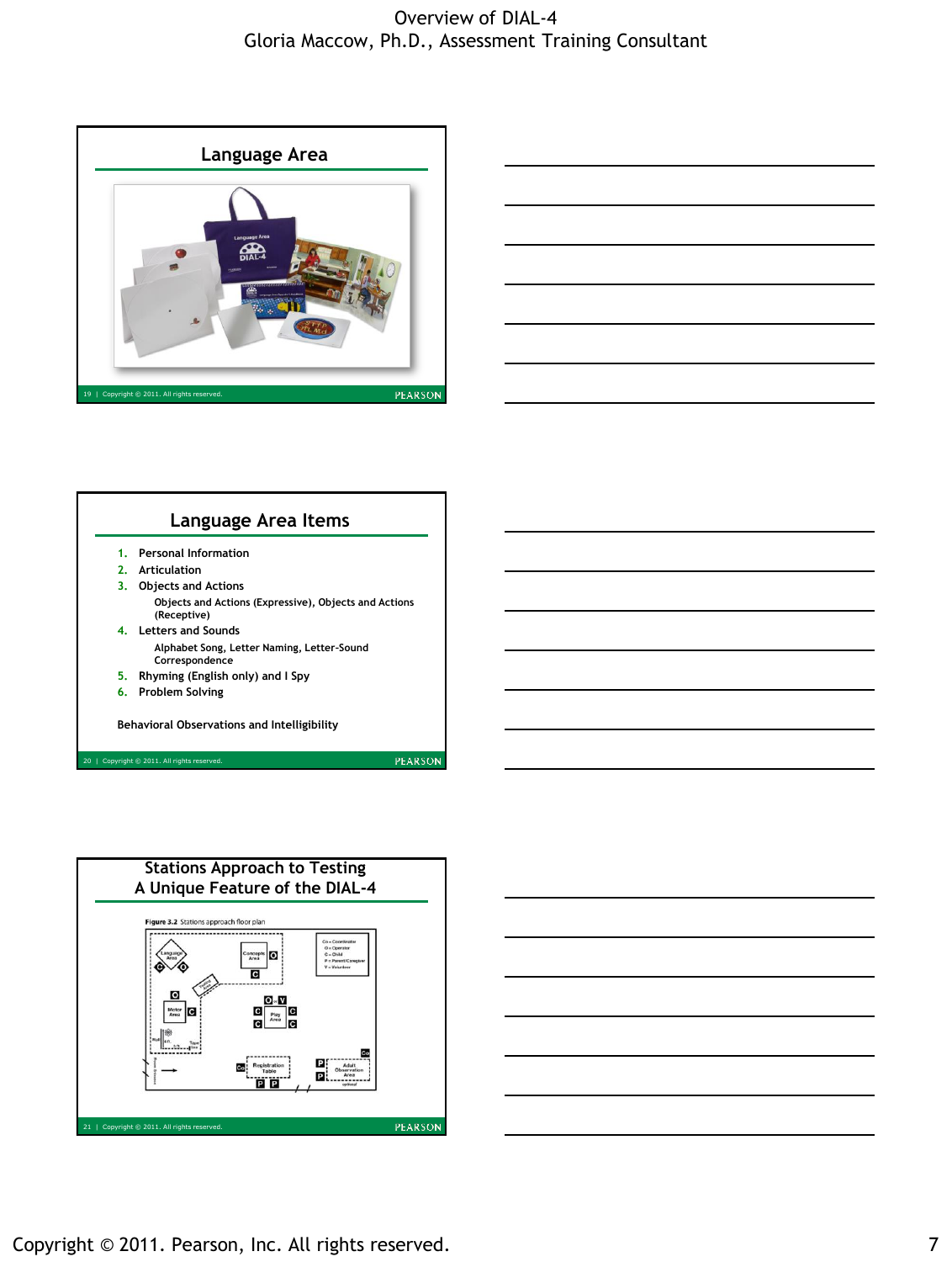|                | 1. Stand, Hop, and Skip (Motor - Item 2)                                                               |
|----------------|--------------------------------------------------------------------------------------------------------|
|                | <b>Standing on One Leg, Hopping, Skipping</b>                                                          |
| 2 <sup>2</sup> | <b>Body Parts (Concepts - Item 1)</b>                                                                  |
| 3.             | Rapid Object Naming (Concepts - Item 3)                                                                |
|                | <b>Object Identification, Rapid Naming</b>                                                             |
|                | 4. Colors (Concepts - Item 2)                                                                          |
|                | 5. Meaningful Counting (Concepts - Item 5)                                                             |
|                | <b>Counting Blocks, Number Relationships</b>                                                           |
| 6.             | Articulation (Language - Item 2)                                                                       |
| 7.             | Actions (Language - Item 3)                                                                            |
|                | 8. Letters and Sounds (Language - Item 4)<br>Alphabet Song, Letter Naming, Letter-Sound Correspondence |
|                | 9. Problem Solving (Language - Item 6)                                                                 |
|                | 10. Copying (Motor - Item 6)                                                                           |



| <b>Selecting a Cutoff</b>                                      |                |                                                  |  |  |
|----------------------------------------------------------------|----------------|--------------------------------------------------|--|--|
|                                                                | Percent (%)    | <b>Standard Deviation (SD)</b><br>below the mean |  |  |
|                                                                | 16             | 1                                                |  |  |
|                                                                | 10             | 1.3                                              |  |  |
|                                                                | $\overline{7}$ | 1.5                                              |  |  |
|                                                                | 5              | 1.7                                              |  |  |
|                                                                | $\overline{2}$ | $\overline{2}$                                   |  |  |
|                                                                |                |                                                  |  |  |
| <b>PEARSON</b><br>Copyright © 2011. All rights reserved.<br>24 |                |                                                  |  |  |



Copyright © 2011. Pearson, Inc. All rights reserved. 8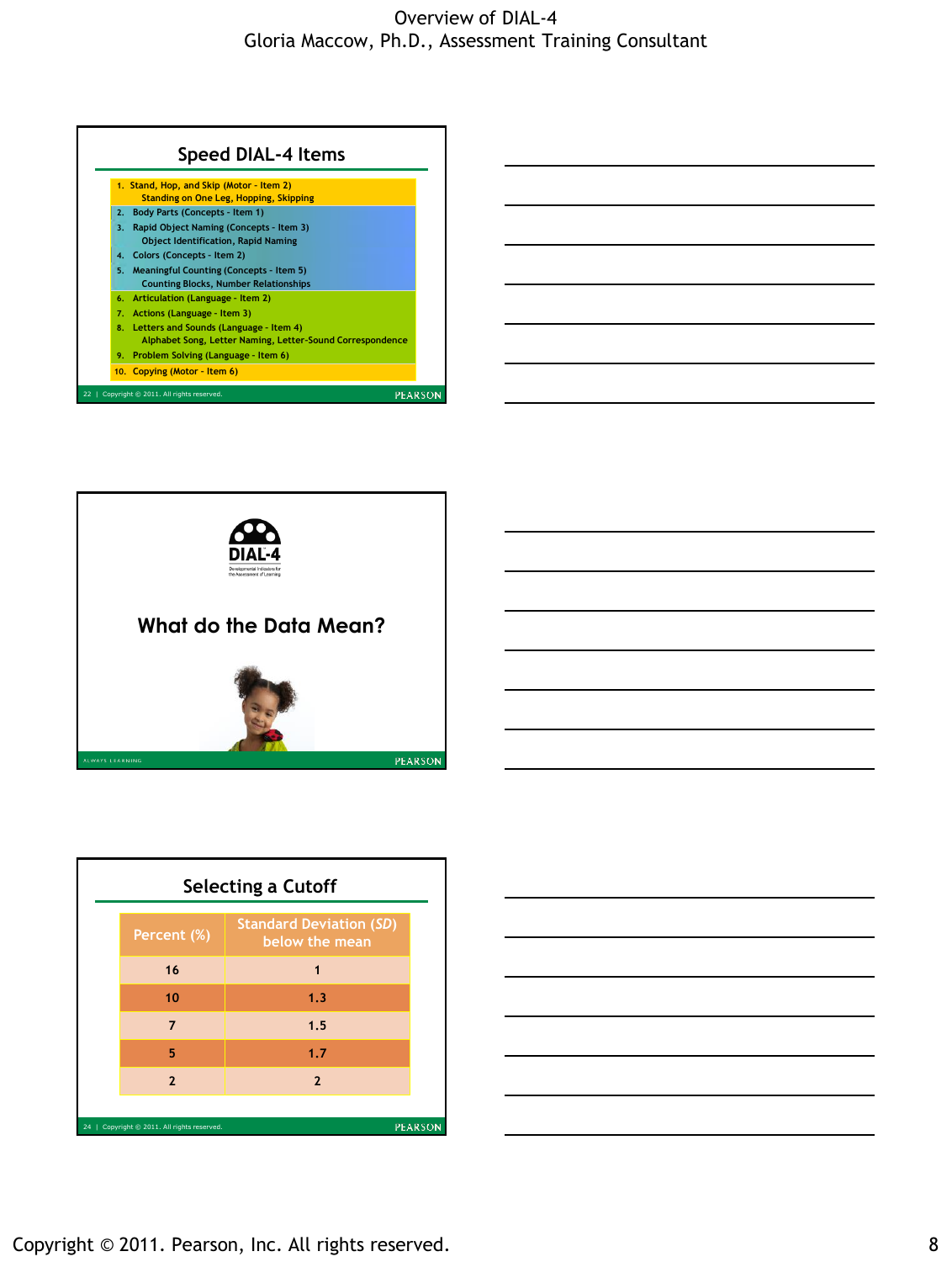











Copyright © 2011. Pearson, Inc. All rights reserved. The state of the state of the state of the state of the state of the state of the state of the state of the state of the state of the state of the state of the state of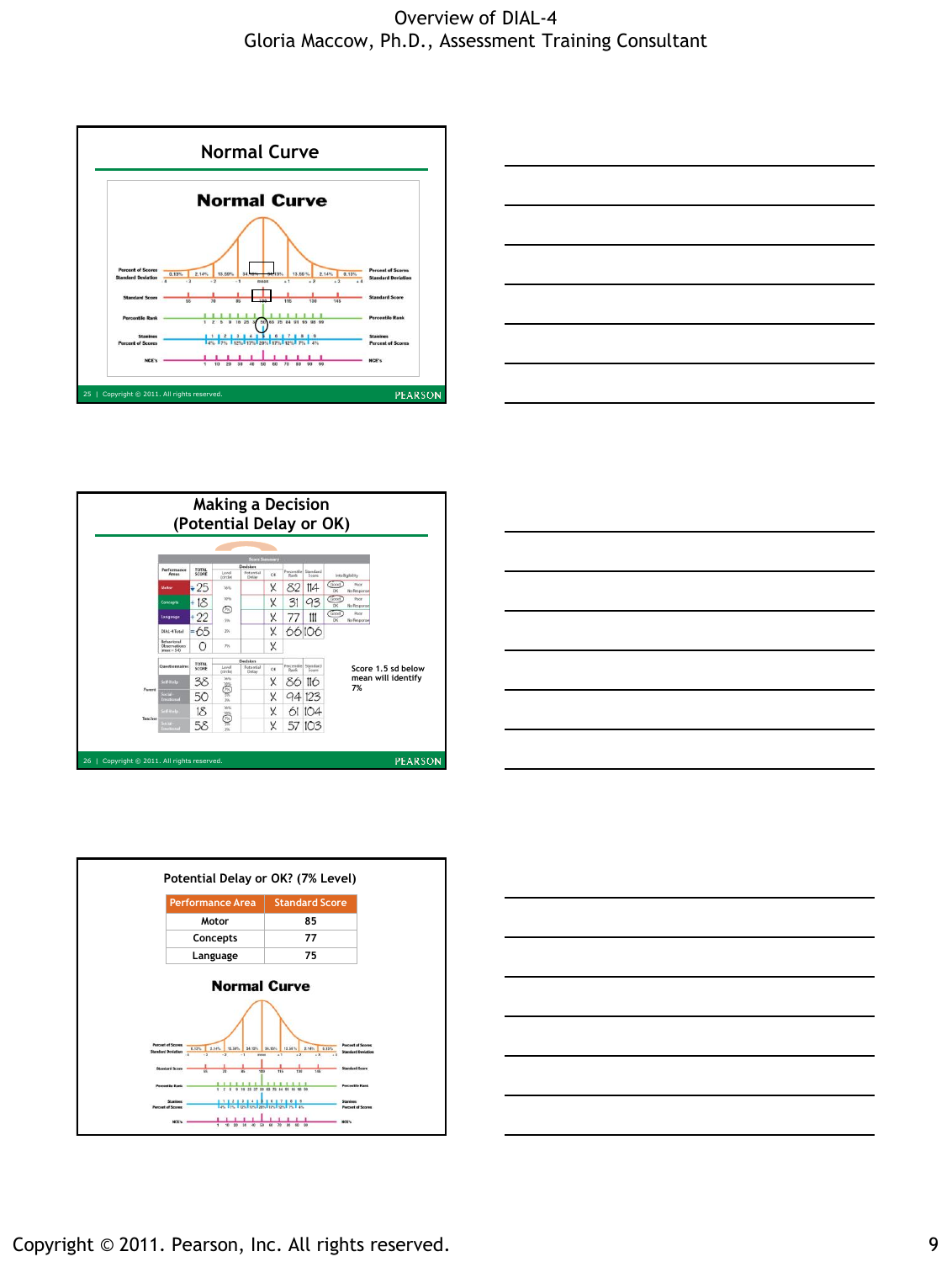